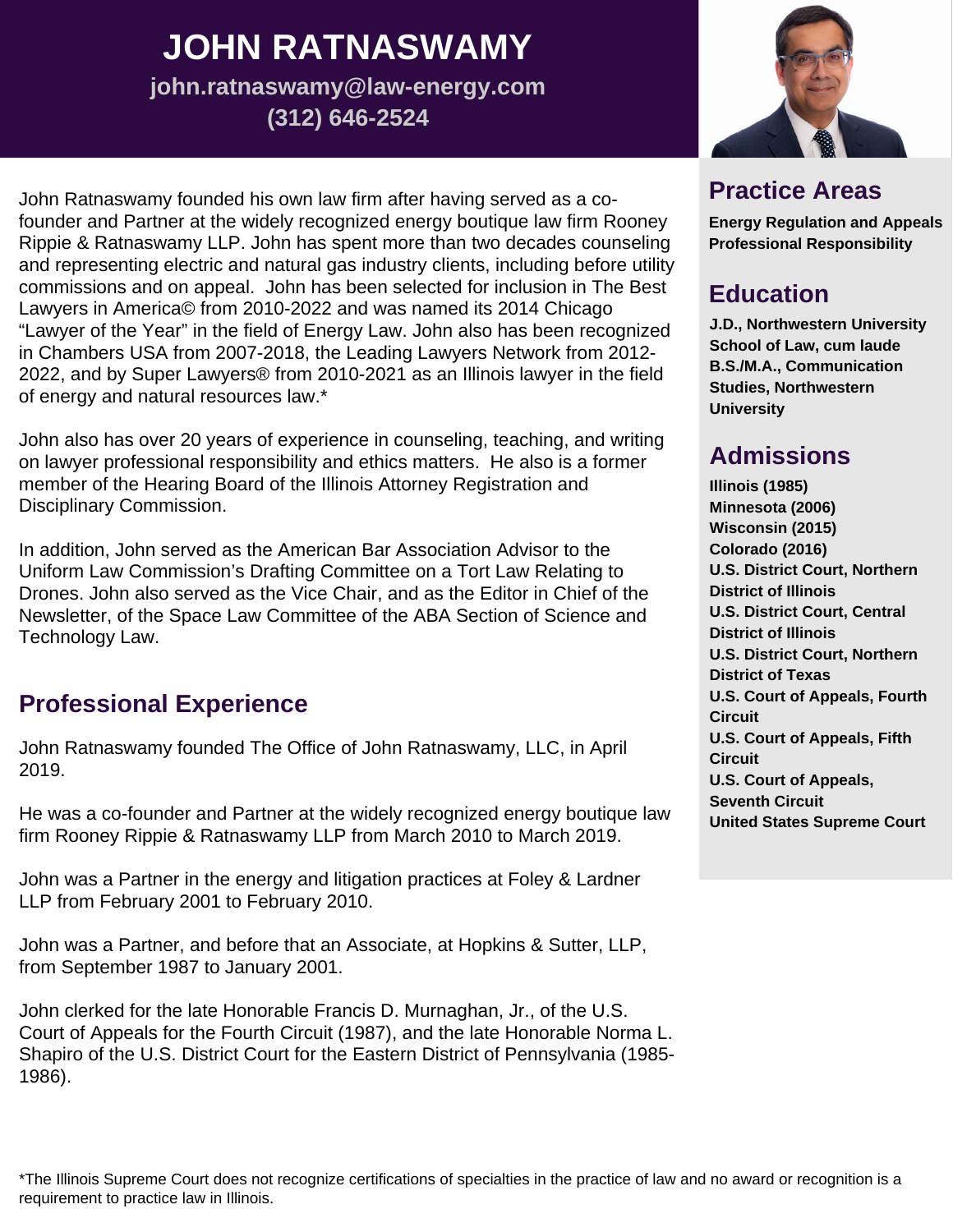# **Recent Speaking Engagements**

Mr. Ratnaswamy frequently speaks on issues regarding energy regulation and legal and judicial ethics. His presentations include:

- "Ethics Are You A Cyber Ready Attorney?", Energy Bar Association Midyear Energy Forum, October 2021.
- "Legal Ethics Issues for State Utility Regulation Practitioners," Wisconsin Public Utility Institute, Public Utilities Law Update 2021, March 2021.
- "Legal Foundations of Regulation," American Gas Association (AGA) Rates School, July 2020.
- "Legal Ethics Issues for State Utility Regulation Practitioners," Wisconsin Public Utility Institute, Public Utilities Law Update 2020, March 2020.
- Panel Participant on Bulling, Discrimination, and Equality, Chicago Comic and Entertainment Expo (C2E2), February 2020.
- "Ethics Traps for the Unwary and Even for the Wary," Chicago Bar Association Energy, Telecommunications and Water Committee, January 2020.
- "Legal Foundations of Regulation," American Gas Association (AGA) Rates School, July 2019.
- "State and Local Issues Impacting UAS [Unmanned Aircraft Systems]," AUVSI Exponential All Things Unmanned Conference, April 2019.
- "A Day in the Life of Small Firm Lawyer: Potential Ethics Traps for the Unwary," American Bar Association National Webinar, November 2018.
- "ABA Revised Model Rules on Advertising," Chicago Bar Association Professional Responsibility Committee, September 2018.
- "Avoiding the Mines: Navigating the Ethical Minefields in Today's Practice of Law," American Bar Association Annual Meeting, August 2018.
- "Legal Foundations and Forms of LDC Rate Regulation," AGA Rate School, July 2018.
- "Transformation of the Electric System and Regulation," National Asian Pacific American Bar Association, November 2017.
- "Legal Foundations and Forums of LDC Rate Regulation," AGA Rate School, July 2017.
- "Affiliate Transactions: New Business Models and Regulation," AGA Legal Forum, July 2017.
- "Solar Power and the Distribution Grid," Midwest Energy Association, September 2016.
- "Rate Cases and the Law," AGA Gas Rate School, July 2016.
- "Test Your Knowledge of the Attorney-Client Privilege and More," 54th Annual Corporate Counsel Institute, October 2015.
- "Rate Cases and the Law," AGA Gas Rate School, July 2014.
- "Cost Recovery: Traditional vs. Alternative Methods," AGA Annual Legal Forum, July 2012.
- "The Decline in Law Firm Diversity," American Bar Association Center for Racial and Ethnic Diversity Joint Spring Business Meeting, April 2011.
- "Rate Case Preparation: Are you Puzzled or Prepared?," Midwest Energy Association Executive and Legal Summit Board Meeting, September 2010.

# **Recent Publications**

Mr. Ratnaswamy has published articles on a number of subjects, such as the inter-relationship of federal bankruptcy and energy regulation statutes. He has written over 70 columns on legal ethics in The Bencher. His publications include:

- "New ABA Ethics Opinion on Solicitation," *The Bencher*, July/August 2022.
- "Judicial Participation in Lawyer Diversion and Legal Assistance Programs (New York Report)," *The Bencher*, March/April 2022.
- "Responding to On-Line Criticism," *The Bencher*, November/December 2021.